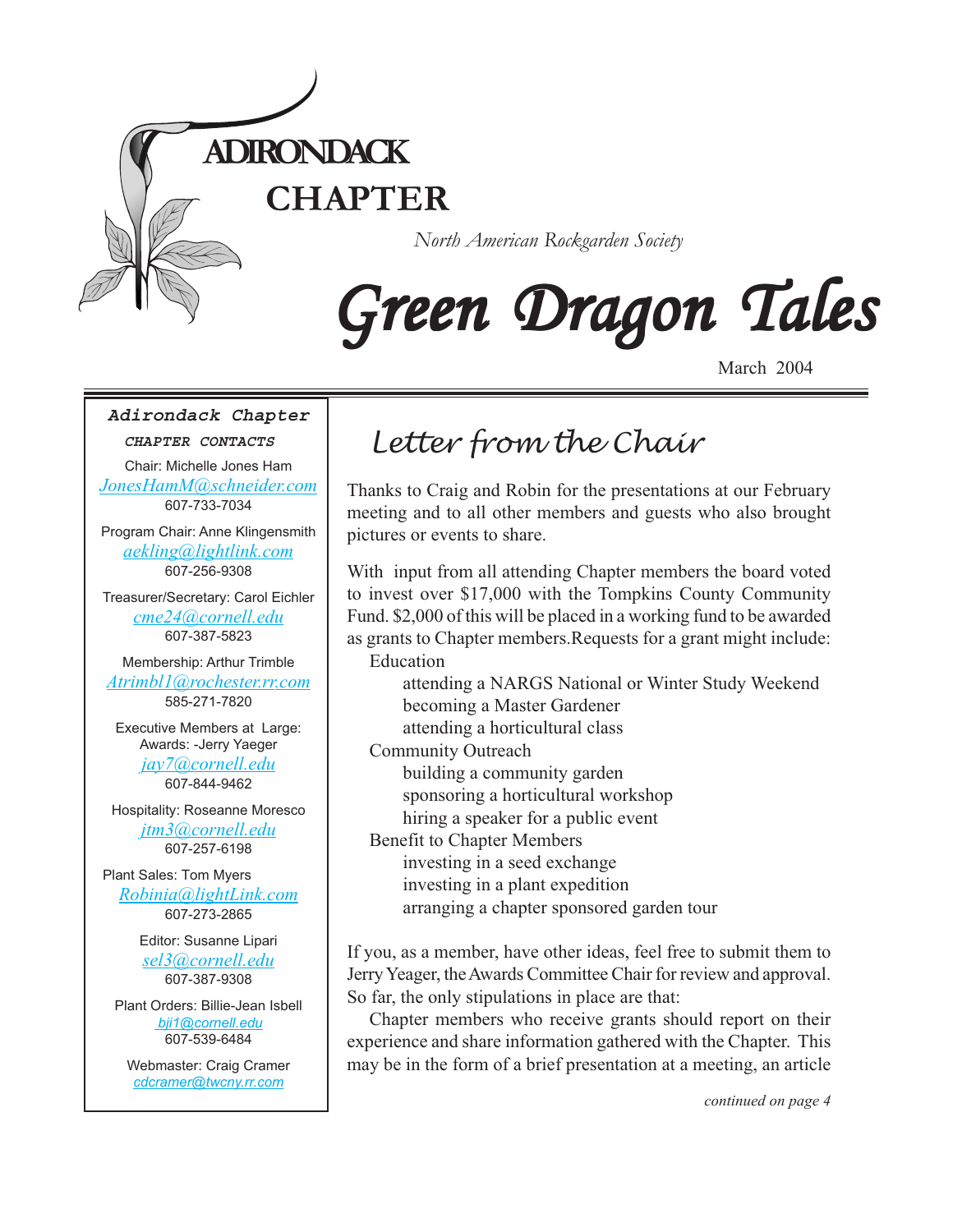# **Reflections on 2003 – Let's talk finances**

There is good news on the financial front for the Adirondack Chapter. Overall we netted \$850+ in revenue over expenses. We accomplished this by 1) being prudent with our expenses; 2) continuing to look at new ways to generate income; and 3) great member participation in our plant sales – both as contributors and buyers. This year also reflects positive results for three consecutive years "in the black."

Our plant-of-the-month sales, book sales (and other items for sale), and workshops – all of which we offer at slightly over cost – are becoming small but important income streams for us that can make the difference between a favorable or a deficit year. We should continue to be open to avenues for generating income (and your ideas are welcome).

Membership revenue was below average, which seems inconsistent with our increasing membership numbers. Here's the explanation: in any year we receive both current year dues and next year's dues. In 2003 it turns out we didn't get very many members paying ahead for 2004 in November and December. This correct itself as dues come in this year. Our plant sales generated 65% of our income, while membership contributed 17% of the total revenue of \$3,927.

As far as expenses, the most

notable is the savings in newsletter expenses. We spent \$440 as compared to an average annual cost of \$840. We realized instant savings when we switched to the electronic newsletter at mid-year. While some newsletters are still printed and sent by request, by far the majority is sent electronically.

One anticipated expense not reflected this year is the cost for producing the member handbook. We know this will initially cost more for the first printing since it will be distributed to everyone, then subsequently less as only new members will be receiving it. The current membership listing will be reprinted annually as an insert.

With total 2003 expenses of \$3,074, the largest portion - \$1,812 or 59% is spent on our programs. We had a number of guest speakers and workshop leaders. In addition, we offer small honorariums to members who host speakers or garden tours, or who present programs.

As we enter 2004, the Chapter has reserve operating funds of \$1,388 as well as an "endowment" fund balance of \$17,545 of which \$101 reflects interest earnings for the year. The funds have been held in a variable interest savings account, closing the year at .5% return. We have spent the most of 2003 discussing long-term investment options for these funds.

Our budget for 2004, in addition to reflecting costs for the member handbook has increased in two areas consistent with Chapter goals– for hospitality and awards. Both signify a focus on our members – attracting new members, retaining memberships and recognizing member contributions. Committing funds to these areas is intended to help us be more effective in achieving these goals.

For anyone wishing a complete financial income and expense statement, please place a request to Carol Eichler, Treasurer, 607- 387-5823 or *[cme24@cornell.edu](mailto:cme24@cornell.ed)*. This annual financial report is required by the Chapter by-laws.



## **Website update**

If you haven't visited our new website yet, please do. The address is *[www.acnargs.org](http://www.acnargs.org)*.

I've added a new feature to the site: **Meeting follow-ups.** Here you'll find links to speakers' websites or other resources they recommended.

If you have any suggestions or problems with the site, please email me: *[cdcramer@twcny.rr.com](mailto:cdcramer@twcny.rr.com).*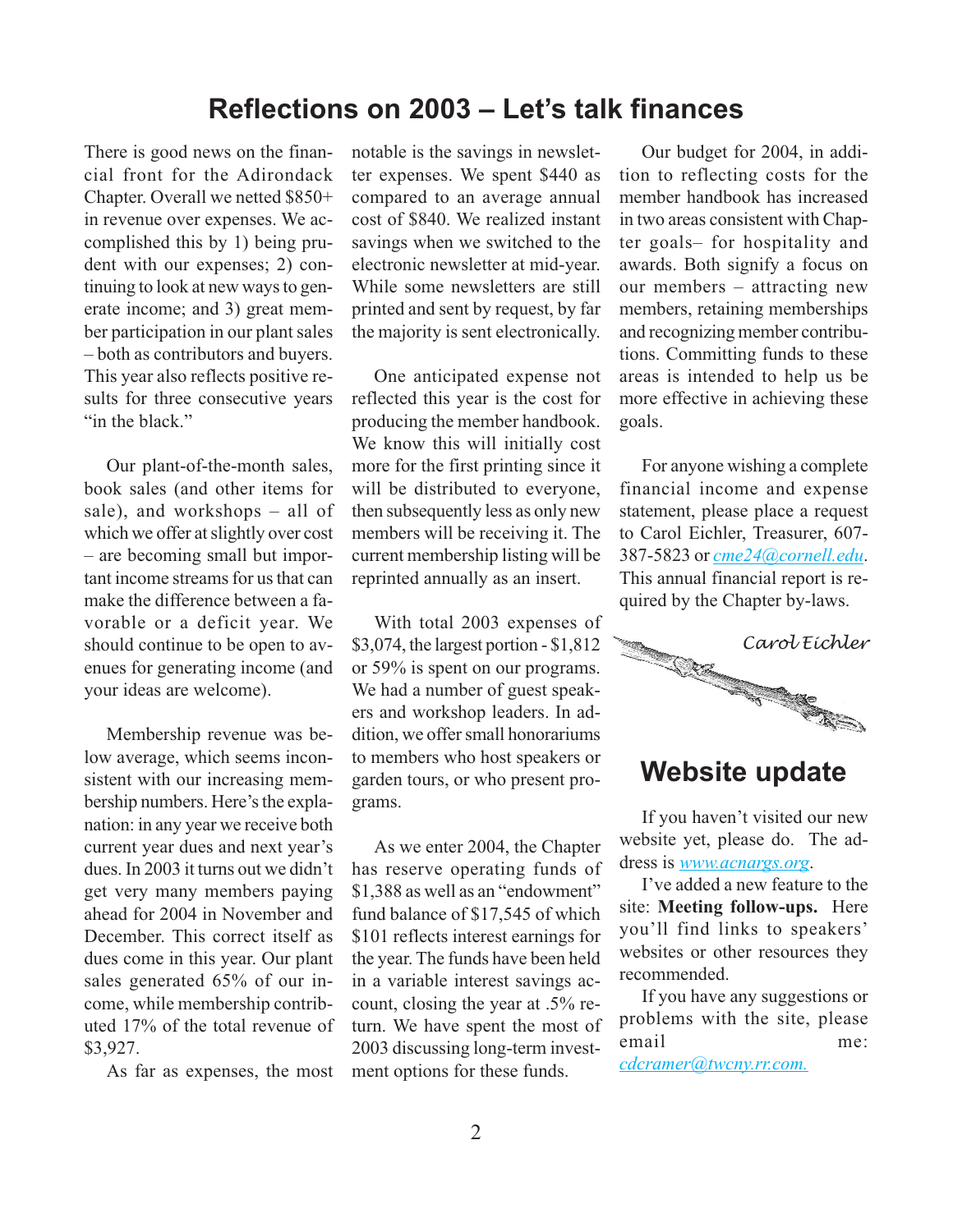### *continued from previous page*

Many of you now receive your newsletter as an email attachment. They are also archived at the website, so **you can refer back to articles** even if you've misplaced your copy.

Some of you may be concerned about the safety of receiving your newsletter as a file attached to email. True, computer viruses can be spread by email attachments. But if you know the sender **and you are expecting the attachment**, the chances are slim that opening the attachment will cause a problem.

You should **never open email attachments from senders you don't know**. And even email attachments from senders you do know can be risky. That's because some computer viruses pirate email addresses so that they look like they come from someone you know.

But if you receive an email from Art Trimble (*[Atrimbl1@rochester.rr.com](mailto:Atrimbl1@rochester.rr.com)*) with a .pdf file attached to it, you can rest assured that it's our newsletter and safe to open.

To protect your computer, you should run a virus-protection program, such as McAfee or Norton, and keep them updated. As an added measure of protection, you can save any attachments you want to open and scan them before opening.

*Craig Cramer*

# **March Plants of the Month**

For those of you who purchased the early blooming Cyclamen coum from Ellen Hornig's selection at the last meeting, the March plants of the month are also from her nursery . Check out her catalog for other selections *[www.senecahill.com/](http://www.senecahill.com/)* I have selected a variegated Carex that would do very well in a trough or as a companion to the Cyclamen and Iris

**Carex siderosticha 'Variegata' (B) 6.50**

**Cyperaceae**

**Z4 H: to 20cm/8in Shade/ part shade; well-drained soil**

One of those "default" plants you can use liberally in the shade garden, either as a ground cover or as an edger to "face down" taller plants. A broad-leaved sedge with outstanding variegation (cream and green striping), it enjoys the same conditions as our native C. plantaginea. Cut it back in fall to avoid damaging early-emerging spring growth.



**Iris cristata (B) 7.00 Iridaceae Z4 H: 12-20cm/5-8in Shade/ part shade; moist to average soil, well-drained**

We have several selections of our southeastern US native Dwarf Crested Iris, an excellent little

woodland species which forms carpets of broad, arching leaves on the forest floor. Divide every few years to promote heavier bloom. **I. cristata 'Abbey's Violet'** - very beautiful deep blue-purple flowers; relatively broad petals, and a large white patch surrounding the beard



**I. cristata 'Alba'** - exquisite white flowers

**I. cristata 'Eco Bluebird'** - medium blue-purple flowers; a nice typical selection of the species, and a compact, vigorous plant

**I. cristata 'Edgar Anderson'** fairly light blue-violet flowers; not as large as the following, but flowers stand up better

**I. cristata 'Powder Blue Giant'** - a large-leaved, large-flowered selection with big light (not pale) blue flowers and a decidedly vigorous habit

**I. cristata 'Vein Mountain'** - relatively narrow pale blue petals, with a startling yellow patch surrounding the beard

This month's talk will be on Iris Reticulata which are favorites of George Erdman. Check out his website for excellent ideas concerning placement and companions.

*[bingweb.Binghamton.edu/](http://bingweb.binghamton.edu/~gerdman/nargs/me.htm) [~gerdman/nargs/me.htm](http://bingweb.binghamton.edu/~gerdman/nargs/me.htm)*

*Billie-Jean Isbell*